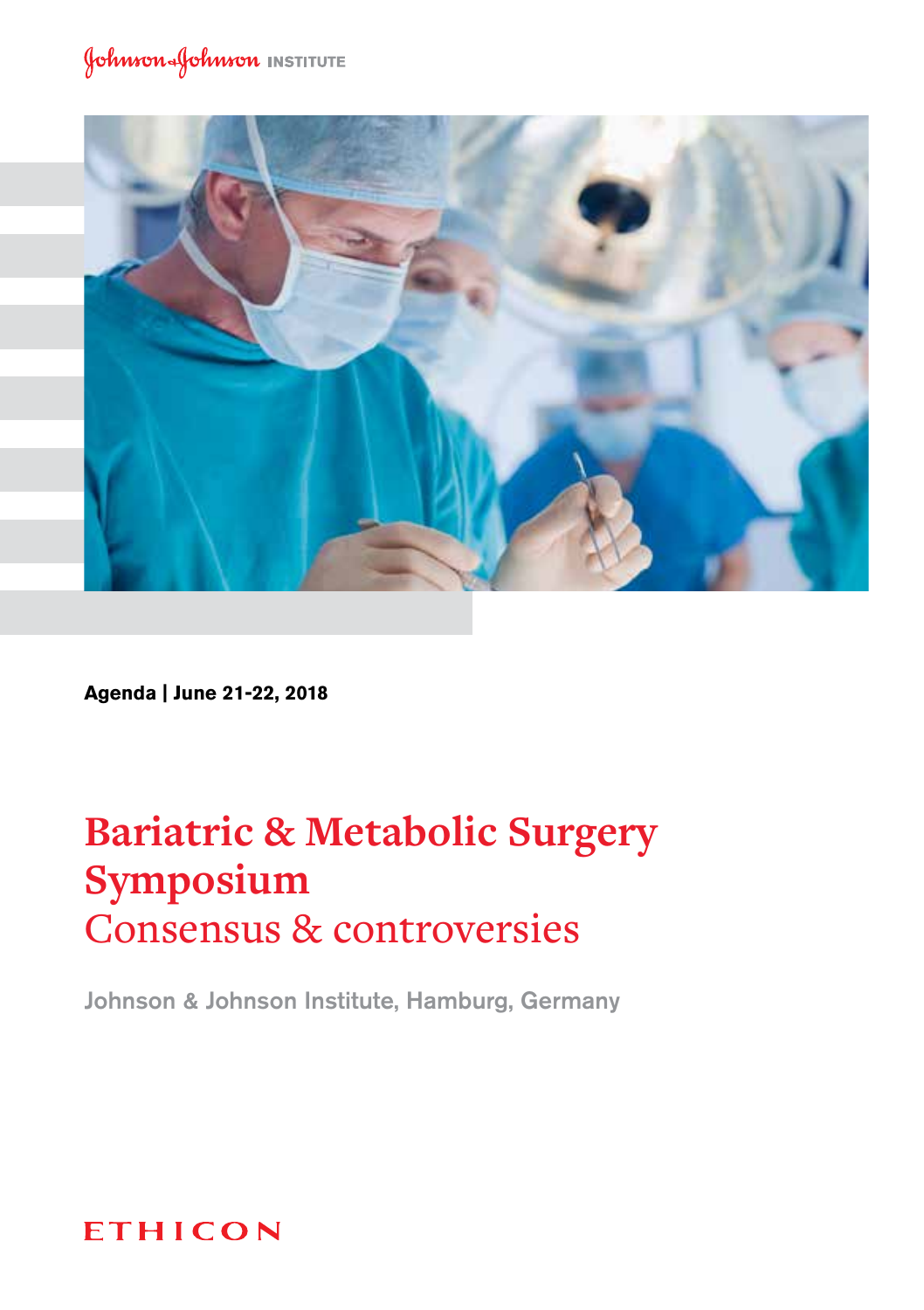# Welcome to the Johnson & Johnson Institute

The Johnson & Johnson institute invites you to the 5th annual bariatric & metabolic surgery symposium. The interactive educational program combines plenary sessions, livesurgery sessions and workshops to offer an opportunity for an open exchange between the experts and attendees.

Plenary sessions will focus on consensus and controversies in primary and revisional bariatric surgery and treatment algorithms including lectures, live-surgery sessions and evidence-based debates among the experts.

Additionally, attendees can choose 2 workshops out of a broad offering to advance their knowledge in a specific area of bariatric & metabolic surgery or obesity center/practice management.

All sessions and workshops are led by a highlyexperienced international faculty, experts in the field of bariatric & metabolic surgery.

Yours sincerely,

**The Bariatric & Metabolic surgery symposium Organizing Committee** **Faculty Prof Jacques Himpens,** Belgium **Dr Alan Wittgrove,** USA **Dr Bruno Dillemans,** Belgium **Prof David Nocca,** France **Prof Antonio Torres,** Spain **Dr Rui Ribeiro,** Portugal **Prof Ralph Peterli,** Switzerland **Dr Alessandro Giovanelli,** Italy **Dr Christiano Giardiello,** Italy **Dr Frits Berends,** The Netherlands **Prof Catalin Copaescu,** Romania **Prof Francesco Rubino,** UK **Prof Carel Le Roux,** IRL **Dr Karl-Peter Rheinwalt,** Germany **Dr Nicolas Veyrie,** France **Dr Almino Ramos,** Brazil **Prof. Torsten Olbers,** Sweden **Prof Karl Miller,** UAE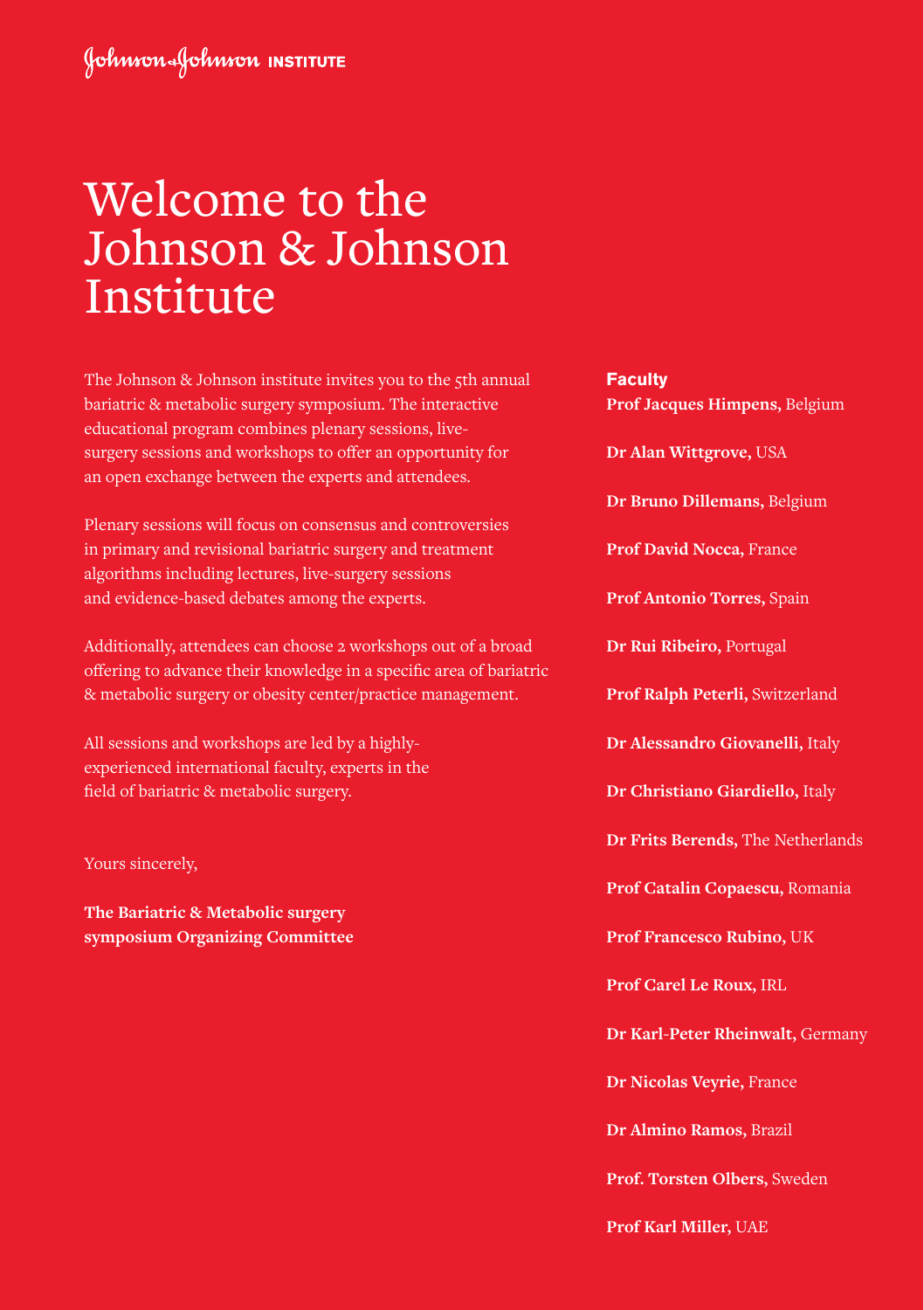## **Day 1 June 21, 2018 09:30** Registrations

| 09:30 | Registrations                                                                                                                                                                                                                                                           |                          |  |
|-------|-------------------------------------------------------------------------------------------------------------------------------------------------------------------------------------------------------------------------------------------------------------------------|--------------------------|--|
| 10:00 | Executive welcome                                                                                                                                                                                                                                                       | J&J - Chairman           |  |
| 10:15 | Opening lecture: bariatric & metabolic surgery<br>the past, the present & the future                                                                                                                                                                                    | J. Himpens               |  |
| 10:40 | Revisional bariatric surgery: from technical<br>aspects to chronic disease management                                                                                                                                                                                   | K. Miller /<br>F. Rubino |  |
| 11:20 | Live surgery session 1 with expert panel discussion & audience participation<br>Center: AZ St. Jan Bruges - B. Dillemans, J.P. Mulier & team<br>Moderator: K. Miller<br>Expert panel: J. Himpens, A. Ramos, F. Berends, T. Olbers, A. Wittgrove & C. Giardiello         |                          |  |
| 12:45 | Session summary                                                                                                                                                                                                                                                         |                          |  |
| 13:00 | Lunch                                                                                                                                                                                                                                                                   |                          |  |
| 14:00 | Live surgery session 2 with expert panel discussion & audience participation<br>Center: AZ St. Jan Bruges - B. Dillemans, J.P. Mulier & team<br>Moderator: K. Miller<br><b>Expert panel:</b> F. Rubino, R. Ribeiro, A. Torres, A. Giovanelli, D. Nocca & K.P. Rheinwalt |                          |  |
| 15:45 | Session summary                                                                                                                                                                                                                                                         |                          |  |
| 16:00 | Coffee break                                                                                                                                                                                                                                                            |                          |  |
| 16:30 | Workshops day 1*                                                                                                                                                                                                                                                        |                          |  |
| 18:00 | Concluding remarks & closing day 1                                                                                                                                                                                                                                      |                          |  |
| 18:15 | Transfer to hotel                                                                                                                                                                                                                                                       |                          |  |
| 20:30 | Dinner EAST restaurant                                                                                                                                                                                                                                                  |                          |  |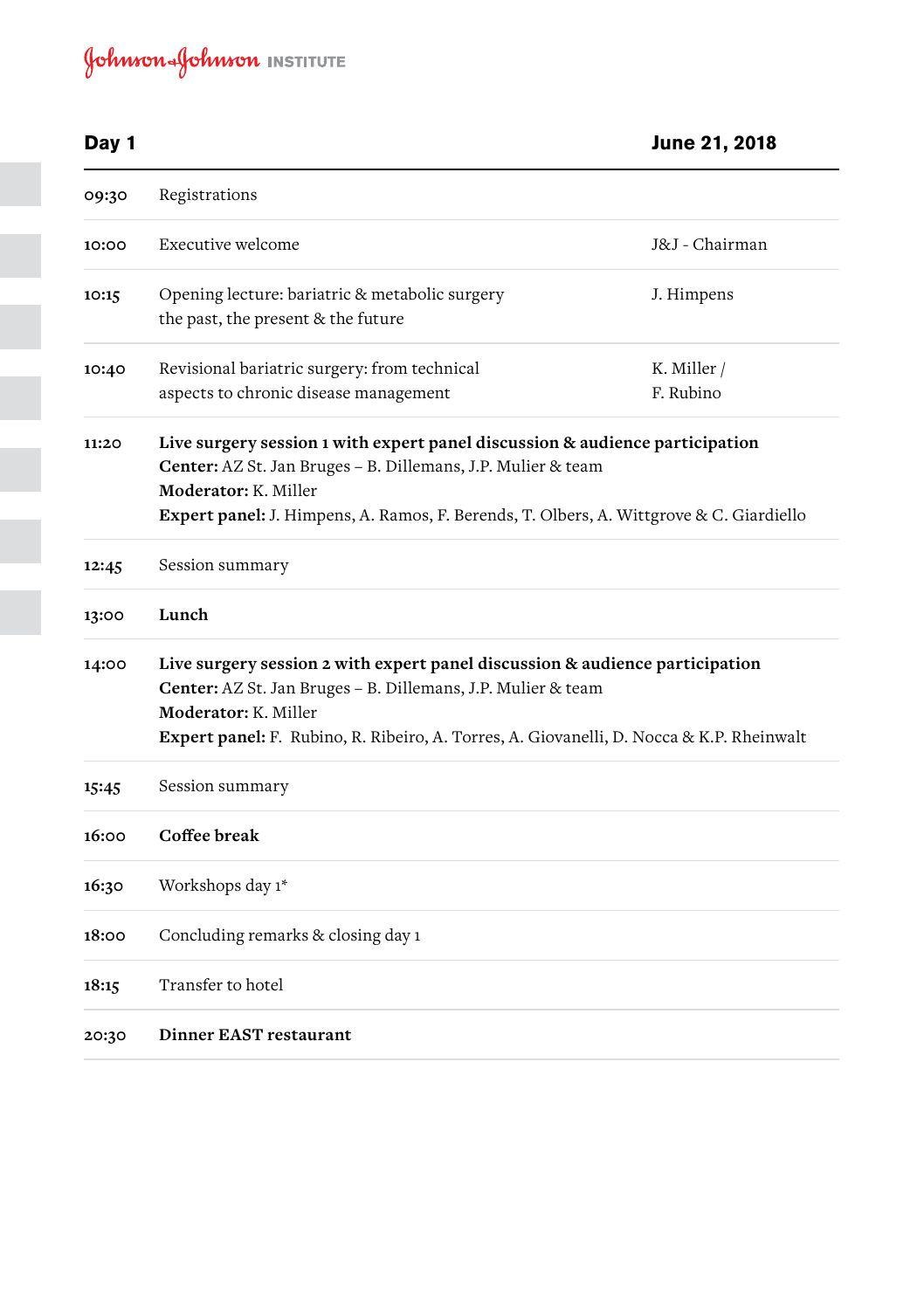| Day 2 |                                                                  | June 22, 2018 |
|-------|------------------------------------------------------------------|---------------|
| 07:00 | Transfer to the Johnson & Johnson Institute                      |               |
| 08:00 | Welcome day 2                                                    |               |
| 08:15 | The great debate - Innovations in bariatric & metabolic surgery: |               |
|       | <b>Introduction: K. Miller</b>                                   |               |
|       | Session 1 - Novel & emerging procedures & techniques             |               |
|       | Moderator: A. Ramos                                              |               |
|       | Presenter: A. Torres                                             |               |
|       | Panel: C. Copaescu, R. Ribero, D. Nocca                          |               |
|       | Session 2 - Patient pathway management                           |               |
|       | <b>Moderator: F. Berends</b>                                     |               |
|       | Presenter: A. Wittgrove                                          |               |
|       | Panel: A. Giovanelli, A. Ramos, N. Veyrie                        |               |
|       | Session 3 - Research, evidence & guidelines                      |               |
|       | Moderator: R. Peterli                                            |               |
|       | Presenter: F. Rubino                                             |               |
|       | Panel: J. Himpens, C. Le Roux, C. Giardiello                     |               |
| 10:00 | Coffee break                                                     |               |
| 10:30 | Workshops day 2*                                                 |               |
| 12:00 | Faculty round table - best-practice & lessons learned            |               |
| 13:00 | Concluding remarks & closing day 2                               |               |
| 13:15 | Transfers to airport                                             |               |
|       |                                                                  |               |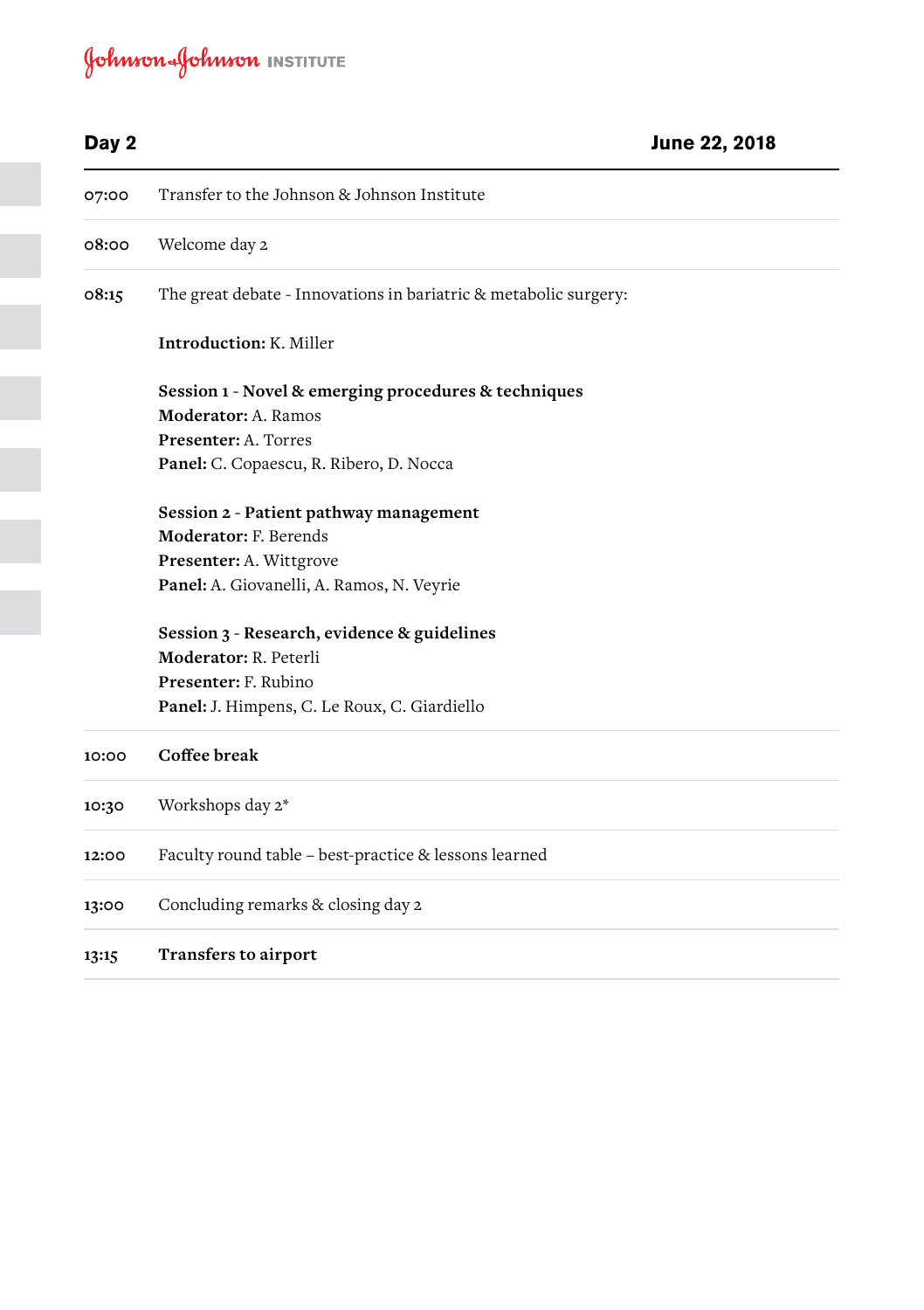#### **Workshop Overview**

\*Workshop allocation based upon your selection during registration

**Workshop 1 - Optimizing your surgical technique Faculty:** A. Wittgrove, D. Nocca & C. Copaescu

**Outline:** A practical hands-on workshop with tips and tricks and best-practices from the experts on surgical technique to optimize your outcomes.

**Learning objectives:** After this workshops participants will:

- − Perform side-to-side stapled anastomosis with hand sewn closure of the defect
- − Understand principles of hand sewn anastomosis
- − Understand principles of save stapling and suturing

#### **Workshop 2 - Patient pathway & Enhanced recovery after bariatric surgery (ERABS) Faculty:** F. Berends & K.P. Rheinwalt

**Outline:** An interactive session on patient pathway programs & digital platforms, with focus on enhanced recovery after bariatric surgery.

**Learning objectives:** After this workshops participants will:

- − Understand key components of an effective patient pathway program & tips and tricks on getting a program started in their institution
- − How to engage and empower their surgical teams to increase efficiency
- − Have an outline of current digital platform and their use and how to support better patient outcomes

#### **Workshop 3 - Managing a high-volume obesity center in a multi-disciplinary setting Faculty:** A. Giovanelli & T. Olbers

**Outline:** A practical session on how to establish and engage a true multidisciplinary obesity team.

#### **Learning objectives:** After this workshops participants will:

- − Gain insights on how to effectively manage high-volume pre, per and post-operative care
- − Learn how to start and build a solid obesity/ bariatric center that has the correct elements to provide comprehensive care of the morbidly obese patient
- − Understand the importance of multidisciplinary team approach in evaluating and managing complex patients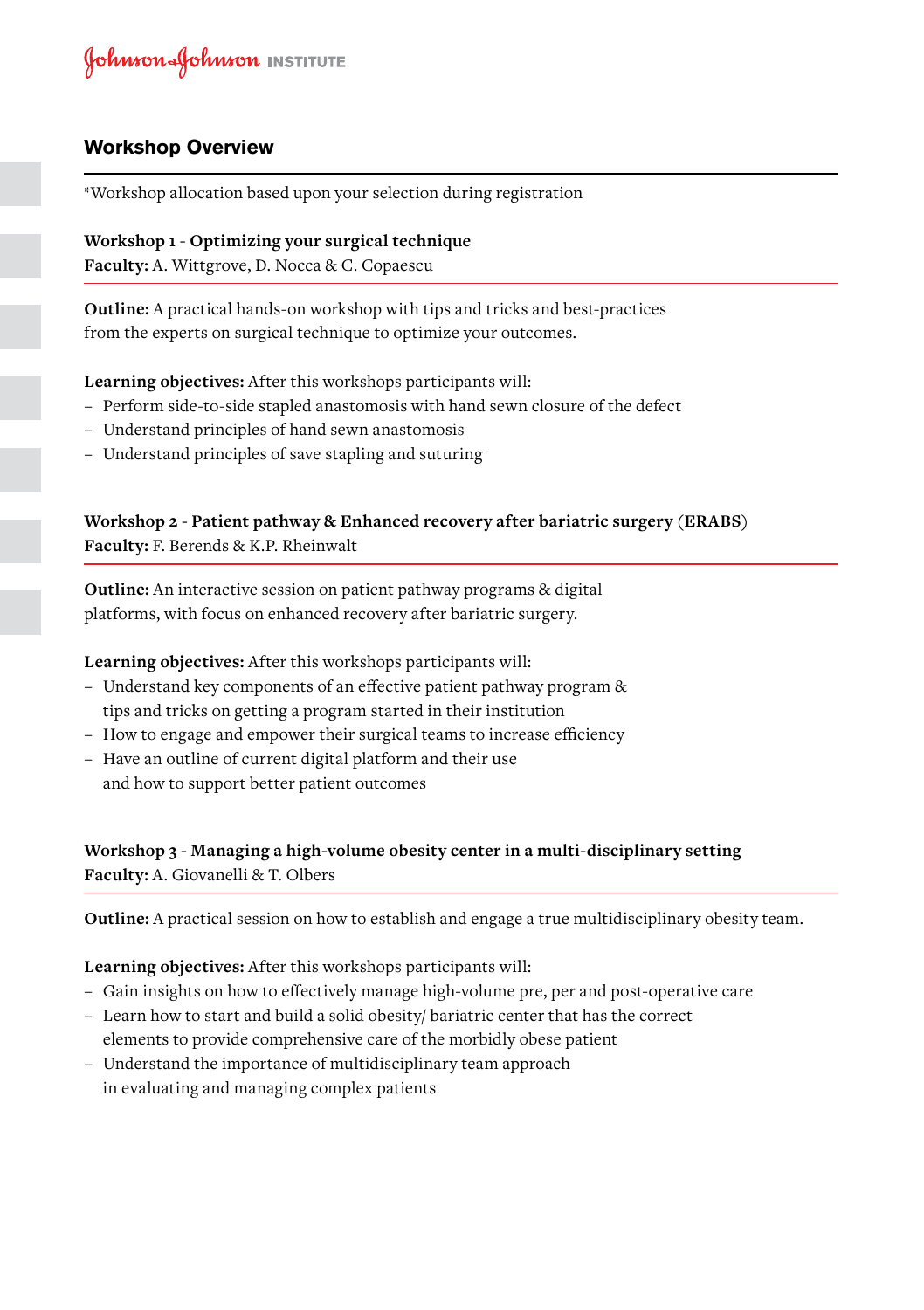#### **Workshop Overview (continued)**

#### **Workshop 4 - How to better collaborate with the medical community to increase patient referral? Faculty:** C. Le Roux & A. Ramos

**Outline:** A practical session on collaborative care during which clinicians representing both fields will present their perspectives and engage in dialogue about what they would most like colleagues from 'the other side' to understand about their own field.

**Learning objectives:** After this workshops participants will understand:

- − How to establish aligned goals to propose best treatment options for the patient
- − The role of social media and digital connectivity
- − A summary on the most important information for other clinicians to know about surgical and nonsurgical approaches, and a more integrated, 'continuum' model of surgical and nonsurgical approaches

**Workshop 5 - Treatment strategies & algorithms for revisional bariatric surgery Faculty:** R. Ribero, J. Himpens & A. Torres

**Outline:** A practical workshop with clinical case discussion.

#### **Learning objectives:** After this workshops participants will:

- − Understand algorithms & effective treatment strategies
- − Differentiate between weight regain/obesity disease relapse and anatomic complications
- − Best-practice examples through clinical case discussion

### **Workshop 6 - Patient engagement strategies to drive long-term results**

**Faculty:** C. Giardiello & N. Veryie

**Outline:** A practical session on the patient referral pathway incl. insights from the 'other' medical side. How to establish aligned goals to propose best treatment options for the patient.

#### **Learning objectives:** After this workshops participants will:

- − How to activate the patient in an early stage?
- − How to drive long-term results and optimize outcomes
- − How to lead and drive a patient conversation (to help understand and set the right expectations)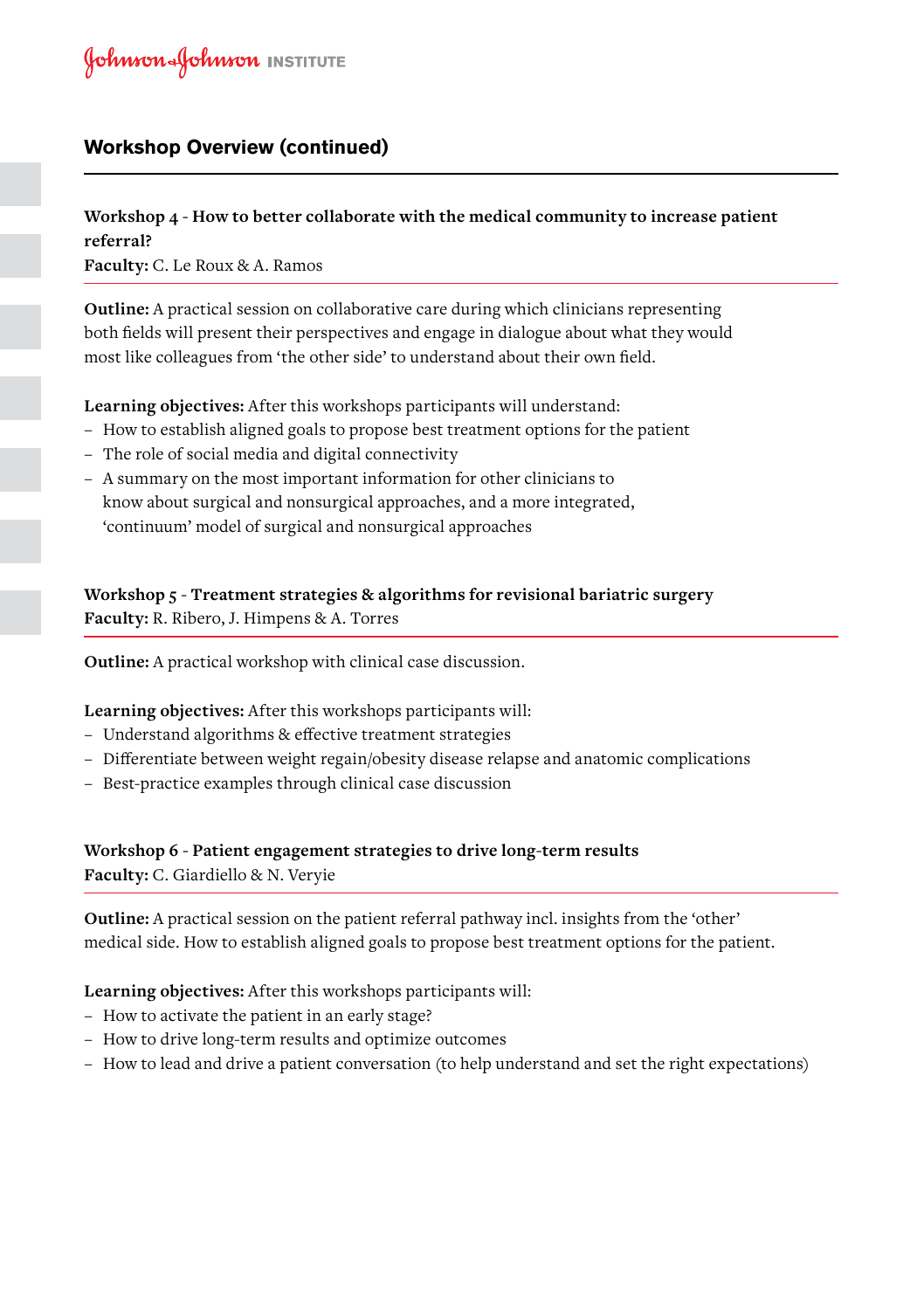#### **Workshop Overview (continued)**

**Workshop 7 - Best-practice in surgery – mental training for bariatric surgeons Faculty:** K. Miller & R. Peterli

**Outline:** A practical session on how to leverage mental training in bariatric surgery to drive high standards and surgical excellence through the OR team.

**Learning objectives:** After this workshops participants will understand:

- − Understand why skills matters
- − Understand how to get a better performance of the surgical technique
- − How to get a better standardized technique

#### **Workshop 8 - Time to think differently about Bariatric & Metabolic surgery Faculty:** F. Rubino

**Outline:** An interactive session on the latest evidence on metabolic & diabetes surgery (DSSII, STAMPEDE, ect.).

**Learning objectives:** After this workshops participants will:

- − How to leverage evidence & guidelines to drive effective policy activation & engagement
- − Have practical examples from developed and emerging countries in the field of bariatric & metabolic surgery on how to effectively influence guidelines development